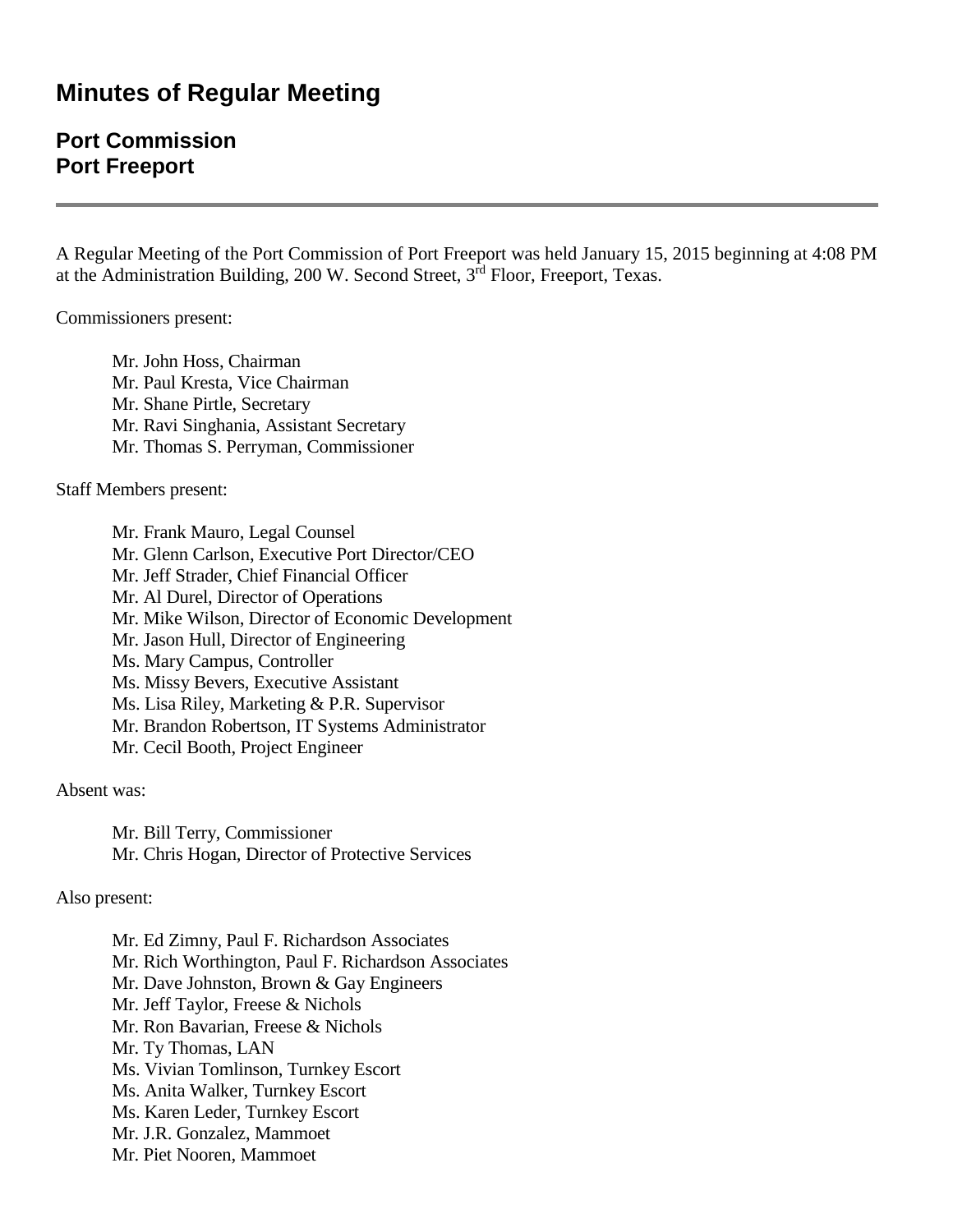Mr. Louie Jones, Velasco Drainage District Mr. Richard Fields Mr. Alex Metcalf

- 1. CONVENE OPEN SESSION in accordance with Texas Government Code Section 551.001, et seq., to review and consider the following:
- 2. Pledge of Allegiance: U.S. Flag & Texas Flag
- 3. Invocation Commissioner Shane Pirtle
- 4. Approval of minutes from the Regular Meeting held December 11, 2014.

A motion was made by Commissioner Pirtle to approve the minutes as presented. The motion was seconded by Commissioner Kresta with all Commissioners present voting in favor of the motion.

5. Approval of the following disbursements for the period December 1-31, 2014:

PORT FREEPORT OPERATING ACCOUNT EXPENDITURES

|       |                                                    |                                                                                                                                             |           | Purchase |
|-------|----------------------------------------------------|---------------------------------------------------------------------------------------------------------------------------------------------|-----------|----------|
| Check |                                                    |                                                                                                                                             |           | Order    |
| No.   | To                                                 | For                                                                                                                                         | Amount    | Number   |
| 72730 | <b>RELIANT</b>                                     | <b>ELECTRICITY</b>                                                                                                                          | 65,738.01 | N/A      |
| 72731 | <b>TIME MANAGEMENT</b>                             | <b>LEASE EXPENSE</b>                                                                                                                        | 2,400.00  | N/A      |
| 72732 | <b>MARITIME ASSOCIATION</b>                        | ILA- FRINGE BENEFITS                                                                                                                        | 1,979.36  | N/A      |
| 72733 | <b>TEI STAFFING</b>                                | <b>CONTRACT LABOR EXPENSE</b>                                                                                                               | 612.56    | N/A      |
| 72734 | <b>MICHAELA BEVERS</b>                             | COMMUNITY EVENTS; AUTOMOBILE<br><b>EXPENSE; OFFICE SUPPLIES</b>                                                                             | 40.32     | N/A      |
| 72735 | ON THE RIVER RESTAURANT                            | <b>GOVERNMENTAL RELATIONS-</b><br><b>COMMISSIONER</b>                                                                                       | 190.04    | N/A      |
| 72736 | <b>FEDEX</b>                                       | POSTAGE & FREIGHT                                                                                                                           | 14.97     | N/A      |
| 72737 | <b>DAVID LOPEZ</b>                                 | <b>TELEPHONE</b>                                                                                                                            | 30.00     | N/A      |
| 72738 | <b>CONSTANTINO MARTINEZ</b>                        | <b>TELEPHONE</b>                                                                                                                            | 30.00     | N/A      |
| 72739 | <b>G&amp;K SERVICES</b>                            | M&R-2ND ST ADMINISTRATION<br><b>BUILDING; MAINTENANCE &amp;</b><br><b>OPERATIONS SUPPLIES</b>                                               | 107.17    | 10696    |
| 72740 | <b>STEWART &amp; STEVENSON</b><br><b>SERVICES</b>  | M&R-TERMINAL OPERATIONS<br><b>EQUIPMENT</b>                                                                                                 | 1,149.34  | N/A      |
| 72741 | <b>TEXAS ASSOCIATION OF</b><br><b>COUNTIES</b>     | PREPAID INSURANCE                                                                                                                           | 8,821.00  | N/A      |
| 72742 | <b>BLUELINE SHOP &amp; COPY CENTER</b>             | CIP- PARCEL 25 ASPHALT PAVING<br><b>PROJECT</b>                                                                                             | 105.84    | N/A      |
| 72743 | <b>CULLIGAN WATER SYSTEMS</b>                      | <b>M&amp;R OPERATIONS BLDG</b>                                                                                                              | 169.23    | 10703    |
| 72744 | <b>GRAYBAR ELECTRIC</b>                            | M&R-TERMINAL OPERATIONS<br>BUILDING; M&R- BUILDINGS BERTH 7                                                                                 | 829.72    | N/A      |
| 72745 | PLANTATION HOUSE                                   | OFFICE SUPPLIES; M&R- DOLE LEASE<br><b>FACILITIES</b>                                                                                       | 110.00    | N/A      |
| 72746 | <b>STEINBERG &amp; ASSOCIATES</b>                  | <b>FREEPORT HARBOR CHANNEL</b><br><b>IMPROVEMENTS</b>                                                                                       | 9,665.00  | N/A      |
| 72747 | <b>BRAZOSPORT FACTS</b>                            | CIP- NEW ADMINISTRATION BUILDING:<br><b>CIP- DOCKS- INNER HARBOR BERTH</b><br>REPAIRS; CIP- PARCEL 25 ASPHALT<br>PAVING PROJECT; LEGAL FEES | 918.00    | N/A      |
| 72748 | <b>BRAZOSPORT PLUMBING &amp;</b><br><b>HEATING</b> | M&R-ROADS-PORT ROAD                                                                                                                         | 10,316.40 | N/A      |
| 72749 | <b>JOHNSON SUPPLY</b>                              | <b>MAINT &amp; OPERATIONS SUPPLIES</b>                                                                                                      | 871.76    | N/A      |
| 72750 | <b>OZARKA</b>                                      | <b>OFFICE SUPPLIES</b>                                                                                                                      | 220.00    | N/A      |
| 72751 | <b>BRAZOS FASTENERS</b>                            | M&R-CRANE                                                                                                                                   | 12.00     | N/A      |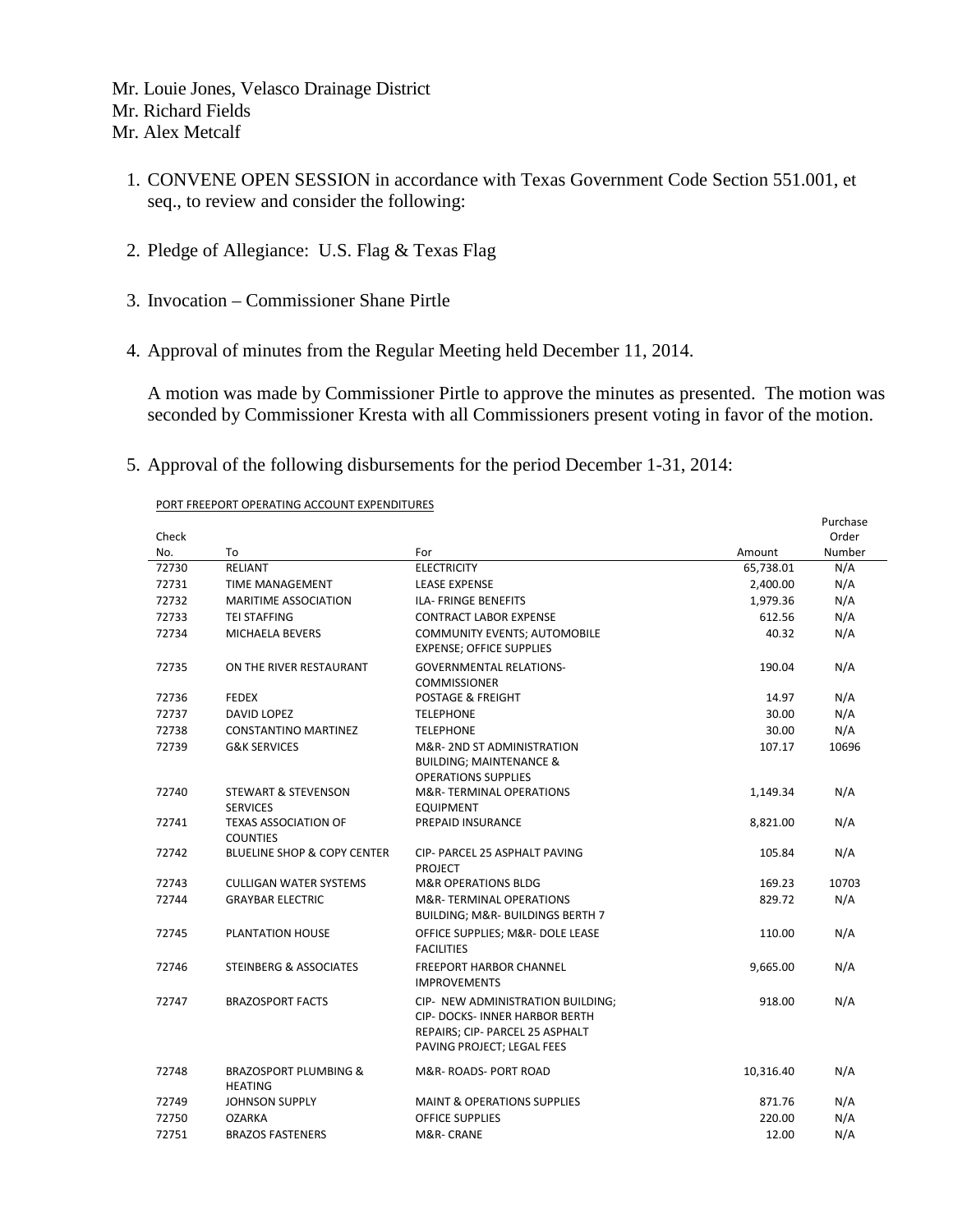| 72752          | <b>VELASCO DRAINAGE DISTRICT</b>                                  | CIP- NEW ADMINISTRATION BUILDING;<br>CIP- DOCKS- VELASCO TERMINAL-<br>PHASE II (BERTH 8 PERMITTING); CIP-<br><b>B7 BACKLANDS CONCRETE PAVING</b>                                                           | 7,745.00         | N/A           |
|----------------|-------------------------------------------------------------------|------------------------------------------------------------------------------------------------------------------------------------------------------------------------------------------------------------|------------------|---------------|
| 72753          | DOYLE & WACHTSTETTER, INC.                                        | <b>PROJECT</b><br>CIP- PARCEL 25 ASPHALT PAVING<br><b>PROJECT</b>                                                                                                                                          | 4,995.50         | 10802         |
| 72754          | DANNENBAUM ENGINEERING                                            | <b>CIP-OTHER</b>                                                                                                                                                                                           | 18,276.44        | 10692         |
| 72755          | BRAZORIA COUNTY DAY                                               | <b>COMMUNITY EVENTS</b>                                                                                                                                                                                    | 1,000.00         | 10823         |
| 72756          | <b>QUILL CORPORATION</b>                                          | OFFICE SUPPLIES                                                                                                                                                                                            | 68.61            | N/A           |
| 72757          | <b>DARLENE WINKLER</b>                                            | ADVERTISING- COMMUNITY;<br><b>COMMUNITY EVENTS</b>                                                                                                                                                         | 70.12            | N/A           |
| 72758          | <b>VERIZON WIRELESS</b>                                           | <b>TELEPHONE</b>                                                                                                                                                                                           | 39.99            | N/A           |
| 72759          | <b>ALEC JOURNEAY</b>                                              | CIP- DOCKS VELASCO TERMINAL; CIP-<br>GATE 14 GUARD HOUSE; TELEPHONE;<br>M&R-BUILDINGS BERTH 7; CIP-NEW<br><b>ADMINISTRATION BUILDING</b>                                                                   | 153.96           | N/A           |
| 72760          | ON HOLD MARKETING WORKS                                           | <b>LEASE EXPENSE</b>                                                                                                                                                                                       | 39.00            | N/A           |
| 72761          | <b>JASON HULL</b>                                                 | TECHNICAL TRAINING; TELEPHONE                                                                                                                                                                              | 164.19           | N/A           |
| 72762          | <b>DELTA RIGGING &amp; TOOLS</b>                                  | M&R- CRANE                                                                                                                                                                                                 | 165.00           | N/A           |
| 72763          | LISA RILEY                                                        | <b>COMMUNITY EVENTS; FLEXIBLE</b><br>SPENDING EMPLOYEE<br>REIMBURSEMENT                                                                                                                                    | 298.92           | N/A           |
| 72764          | <b>GLENN CARLSON</b>                                              | SALES/PROMOTION TRAVEL;<br><b>TELEPHONE</b>                                                                                                                                                                | 307.10           | N/A           |
| 72765          | <b>TEXAS PORT MINISTRIES</b>                                      | <b>COMMUNITY EVENTS</b>                                                                                                                                                                                    | 27,700.00        | N/A           |
| 72766          | <b>QUINTANA</b>                                                   | CONTRACT LABOR EXPENSE; M&R-<br><b>BUILDING BERTH 7</b>                                                                                                                                                    | 2,531.25         | 10828         |
| 72767          | POWER VAC AMERICA, INC                                            | M&R- OPERATIONS BLDG                                                                                                                                                                                       | 7,985.00         | 10822         |
| 72768          | <b>CENTERPOINT ENERGY</b>                                         | WATER & GAS                                                                                                                                                                                                | 20.13            | N/A           |
| 72769          | <b>SUBURBAN PROPANE</b>                                           | <b>FUEL/OIL GENERAL</b>                                                                                                                                                                                    | 69.94            | 10666         |
| 72770<br>72771 | <b>NES EQUIPMENT SERVICES</b><br><b>BROWN &amp; GAY ENGINEERS</b> | <b>CUSTOMER RELATED OPERATIONAL</b><br><b>EXPENSE</b><br>CIP-GATE 14 GUARD HOUSE; CIP- B7                                                                                                                  | 803.94           | N/A<br>10634; |
|                |                                                                   | <b>BACKLANDS CONCRETE PAVING</b><br><b>PROJECT</b>                                                                                                                                                         | 56,868.96        | 10709         |
| 72772          | AQ TESTING SERVICES, LLC                                          | M&R-2ND ST. ADMINISTRATION<br><b>BUILDING</b>                                                                                                                                                              | 1,645.00         | 10787         |
| 72773          | <b>BRANDON ROBERTSON</b>                                          | AUTOMOBILE EXPENSE; TELEPHONE                                                                                                                                                                              | 99.08            | N/A           |
| 72774          | DANELLA RAIL SERVICES CORP                                        | CIP- M&R- RAILROAD TRACK                                                                                                                                                                                   | 137,063.22       | 10736         |
| 72775          | NICHOLAS MALAMBRI                                                 | <b>RENOVATIONS</b><br>TECHNICAL TRAINING; OFFICE                                                                                                                                                           | 138.74           | N/A           |
|                |                                                                   | SUPPLIES; TELEPHONE                                                                                                                                                                                        |                  |               |
| 72776          | SANDI JOE'S CATERING                                              | <b>COMMUNITY EVENTS</b>                                                                                                                                                                                    | 1,299.00         | 10811         |
| 72777          | <b>JAMES NASH</b>                                                 | INS. CLAIMS-VISION-DEPENDENT                                                                                                                                                                               | 376.00           | N/A           |
| 72778          | <b>TEI STAFFING</b>                                               | <b>CONTRACT LABOR EXPENSE</b>                                                                                                                                                                              | 636.12           | N/A           |
| 72779<br>72780 | OFFICE UNIVERSE, INC.<br><b>FEDEX</b>                             | OFFICE SUPPLIES<br>POSTAGE & FREIGHT; CIP-DOCKS-INNER                                                                                                                                                      | 133.02<br>90.15  | N/A<br>N/A    |
|                |                                                                   | <b>HARBOR BERTH REPAIRS; CIP-DOCKS</b><br>VELASCO TERMINAL; CIP-PARCEL 25<br>MULTI RAIL SPUR; CIP-PARCEL 25<br><b>ASPHALT PAVING PROJECT; CIP-B7</b><br><b>BACKLANDS CONCRETE PAVING</b><br><b>PROJECT</b> |                  |               |
| 72781          | <b>MARY CAMPUS</b>                                                | <b>AUTOMOBILE EXPENSE</b>                                                                                                                                                                                  | 10.08            | N/A           |
| 72782          | RODNEY BLACKSTOCK                                                 | M&R- BERTH 7 CRANE                                                                                                                                                                                         | 53.00            | N/A           |
| 72783          | THOMAS S. PERRYMAN                                                | <b>COMMISSION FEES- JANUARY</b>                                                                                                                                                                            | 865.00           | N/A           |
| 49541          | RAVI K. SINGHANIA                                                 | <b>COMMISSION FEES- JANUARY</b>                                                                                                                                                                            | 665.00           | N/A           |
| 49542          | <b>BILL J. TERRY</b>                                              | <b>COMMISSION FEES- JANUARY</b>                                                                                                                                                                            | 865.00           | N/A           |
| 49543          | PAUL A. KRESTA                                                    | <b>COMMISSION FEES- JANUARY</b>                                                                                                                                                                            | 895.00           | N/A           |
| 49544<br>49545 | JOHN HOSS<br><b>SHANE PIRTLE</b>                                  | <b>COMMISSION FEES- JANUARY</b><br><b>COMMISSION FEES- JANUARY</b>                                                                                                                                         | 920.00<br>865.00 | N/A<br>N/A    |
| 72784          | <b>GULF COAST PAPER COMPANY</b>                                   | <b>OFFICE SUPPLIES</b>                                                                                                                                                                                     | 746.42           | N/A           |
| 72785          | PC CARE INC.                                                      | <b>CUSTOMER RELATED OPERATIONAL</b>                                                                                                                                                                        | 471.22           | N/A           |
| 72786          | <b>WASTE MANAGEMENT</b>                                           | <b>EXPENSE</b><br><b>CONTRACT SERVICES</b>                                                                                                                                                                 | 366.34           | N/A           |
| 72787          | <b>G&amp;K SERVICES</b>                                           | <b>MAINTENANCE &amp; OPERATIONS</b>                                                                                                                                                                        | 285.85           | N/A           |
|                |                                                                   | SUPPLIES, OFFICE SUPPLIES                                                                                                                                                                                  |                  |               |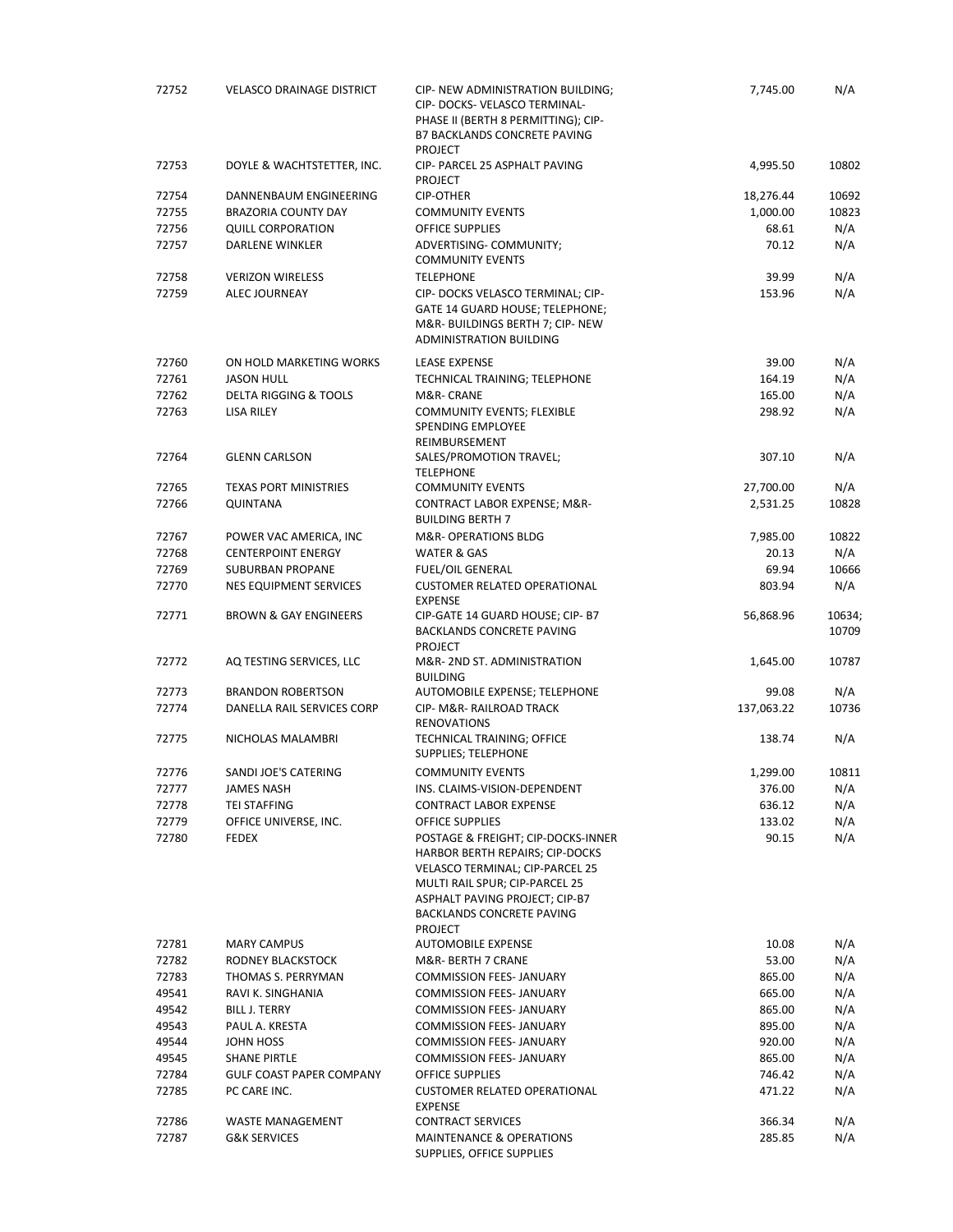| 72788          | LOWE'S                                  | <b>MAINTENANCE &amp; OPERATIONS</b><br>SUPPLIES; M&R- 2ND ST.     | 3,136.78       | N/A        |
|----------------|-----------------------------------------|-------------------------------------------------------------------|----------------|------------|
|                |                                         | ADMINISTRATION BUILDING; M&R-<br><b>OPERATIONS BUILDING</b>       |                |            |
| 72789          | SUPERIOR CLEANING SERVICE               | M&R-2ND ST. ADMINISTRATION                                        | 3,207.00       | 10779      |
|                |                                         | <b>BUILDING; M&amp;R- OPERATIONS</b>                              |                |            |
|                |                                         | BUILDING; M&R- SECURITY BUILDING;                                 |                |            |
|                |                                         | M&R- T.S. 1; M&R- T.S. 2; M&R-<br><b>BUILDINGS BERTH 7</b>        |                |            |
| 72790          | <b>BLUELINE SHOP &amp; COPY CENTER</b>  | OFFICE SUPPLIES; M&R-ROADS-                                       | 342.00         | N/A        |
|                |                                         | PARCEL 46                                                         |                |            |
| 72791          | <b>MATHESON GAS</b>                     | <b>MAINTENANCE &amp; OPERATIONS</b><br><b>SUPPLIES</b>            | 137.70         | N/A        |
| 72792          | ECONOMIC DEVELOPMENT                    | ECONOMIC DEVELOPMENT- BCP                                         | 5,500.00       | N/A        |
| 72793          | ALLIANCE<br><b>BRAZOSPORT FACTS</b>     | OFFICE SUPPLIES                                                   | 555.80         | N/A        |
| 72794          | <b>WEIGHING TECHNOLOGIES</b>            | M&R- SCALE HOUSE                                                  | 21,395.93      | N/A        |
| 72795          | <b>SUPERIOR FABRICATION</b>             | M&R- CRANE                                                        | 632.00         | N/A        |
| 72796          | <b>VULCAN CONSTRUCTION</b>              | M&R-DOCKS BERTH 7- VT                                             | 453.49         | N/A        |
| 72797          | <b>MATERIALS</b><br>KENNEMER, MASTERS & | CONSULTANT FEES- AUDIT                                            | 10,422.21      | 10694      |
|                | LUNSFORD                                |                                                                   |                |            |
| 72798          | <b>SHRED IT HOUSTON</b>                 | <b>OFFICE SUPPLIES</b>                                            | 123.86         | N/A        |
| 72799          | AT&T                                    | <b>TELEPHONE</b>                                                  | 843.07         | N/A        |
| 72800          | <b>JESSE HIBBETTS</b>                   | SALES/PROMOTION TRAVEL;<br><b>AUTOMOBILE EXPENSE</b>              | 74.73          | N/A        |
| 72801          | <b>MARITIME REPORTER</b>                | <b>SUBSCRIPTIONS</b>                                              | 84.00          | N/A        |
| 72802          | DARLENE WINKLER                         | ADVERTISING- COMMUNITY;                                           | 228.22         | N/A        |
|                |                                         | <b>COMMUNITY EVENTS</b>                                           |                |            |
| 72803          | <b>GENTRY MOTOR PARTS</b>               | <b>MAINTENANCE &amp; OPERATIONS</b><br>SUPPLIES; M&R-VEHICLES     | 1,185.99       | N/A        |
| 72804          | JOC GROUP, INC.                         | DUES & MEMBERSHIPS-<br><b>ADMINISTRATION</b>                      | 1,670.00       | N/A        |
| 72805          | HUNTER HEAVY EQUIPMENT                  | M&R- CRANE                                                        | 1,725.50       | N/A        |
| 72806          | SHAW AV RENTAL                          | <b>COMMUNITY EVENTS</b>                                           | 150.00         | N/A        |
| 72807          | MCGRIFF, SEIBELS & WILLIAMS             | PREPAID INSURANCE                                                 | 44,129.55      | N/A        |
| 72808          | <b>DELTA RIGGING &amp; TOOLS</b>        | M&R- CRANE                                                        | 635.00         | N/A        |
| 72809          | AIRGAS USA, LLC                         | M&R- CRANE                                                        | 239.92         | N/A        |
| 72810          | QUINTANA                                | CONTRACT LABOR EXPENSE; M&R-<br>CRANE                             | 2,231.25       | 10828      |
| 72811          | <b>JEFF STRADER</b>                     | TECHNICAL TRAINING; TELEPHONE                                     | 171.47         | N/A        |
| 72812          | HARLAN ENTERPRISES, INC                 | M&R- BERTH 7 CRANE                                                | 2,558.00       | N/A        |
| 72813          | <b>COMCAST BUSINESS</b>                 | <b>CONTRACT SERVICES</b>                                          | 1,721.92       | N/A        |
| 72814          | <b>QUALITY TURF FARMS</b>               | M&R- CHIQUITA LEASE FACILITIES;<br>M&R- OTHER                     | 5,873.90       | 10776      |
| 72815          | NES EQUIPMENT SERVICES                  | <b>CUSTOMER RELATED OPERATIONAL</b>                               | 164.21         | N/A        |
| 72816          | <b>COMFORT SUITES</b>                   | <b>EXPENSE</b><br><b>FREEPORT HARBOR CHANNEL</b>                  | 418.08         | N/A        |
|                |                                         | <b>IMPROVEMENTS</b>                                               |                |            |
| 72817          | <b>SUNSTATES SECURITY</b>               | SECURITY SERVICE FEES                                             | 36,439.21      | N/A        |
| 72818          | CONTRACTORS' SAFETY COUNCIL             | DUES & MEMBERSHIPS- SAFETY                                        | 300.00         | N/A        |
| 72819          | <b>FAMILY FITNESS</b>                   | <b>GROUP WELLNESS</b>                                             | 114.90         | N/A        |
| 72820          | <b>TEXAS STERLING CONSTRUCTION</b>      | CIP- B7 BACKLANDS CONCRETE PAVING<br>PROJECT; FLEXIBLE SPENDING   | 770,648.65     | 10759      |
|                |                                         | EMPLOYEE REIMBURSEMENT                                            |                |            |
| 72821          | <b>MARY CAMPUS</b>                      | INS. CLAIMS-VISION-DEPENDENT                                      | 40.00          | N/A        |
| 72822          | <b>CITY OF FREEPORT</b>                 | <b>LEASE EXPENSE</b>                                              | 10,000.00      | N/A        |
| 72823          | <b>TEI STAFFING</b>                     | <b>CONTRACT LABOR EXPENSE</b>                                     | 1,442.04       | N/A        |
| 72824          | ON THE RIVER RESTAURANT                 | SALES/PROMOTION TRAVEL                                            | 81.60          | N/A        |
| 72825          | OFFICE UNIVERSE, INC.                   | OFFICE SUPPLIES; M&R- GATE 8 GUARD<br><b>BUILDING</b>             | 442.32         | N/A        |
| 72826          | <b>FEDEX</b>                            | <b>CIP-DOCKS INNER HARBOR BERTH</b>                               | 134.31         | N/A        |
|                |                                         | REPAIRS; CIP-PARCEL 25 MULTI RAIL<br>SPUR; CIP- PARCEL 25 ASPHALT |                |            |
|                |                                         | PAVING; CIP-B7 BACKLANDS CONCRETE                                 |                |            |
| 72827          | RODNEY BLACKSTOCK                       | SALES/PROMOTION TRAVEL                                            | 38.52          | N/A        |
| 72828<br>72829 | DAVID LOPEZ<br>CONSTANTINO MARTINEZ     | <b>TELEPHONE</b><br><b>TELEPHONE</b>                              | 15.00<br>15.00 | N/A<br>N/A |
|                |                                         |                                                                   |                |            |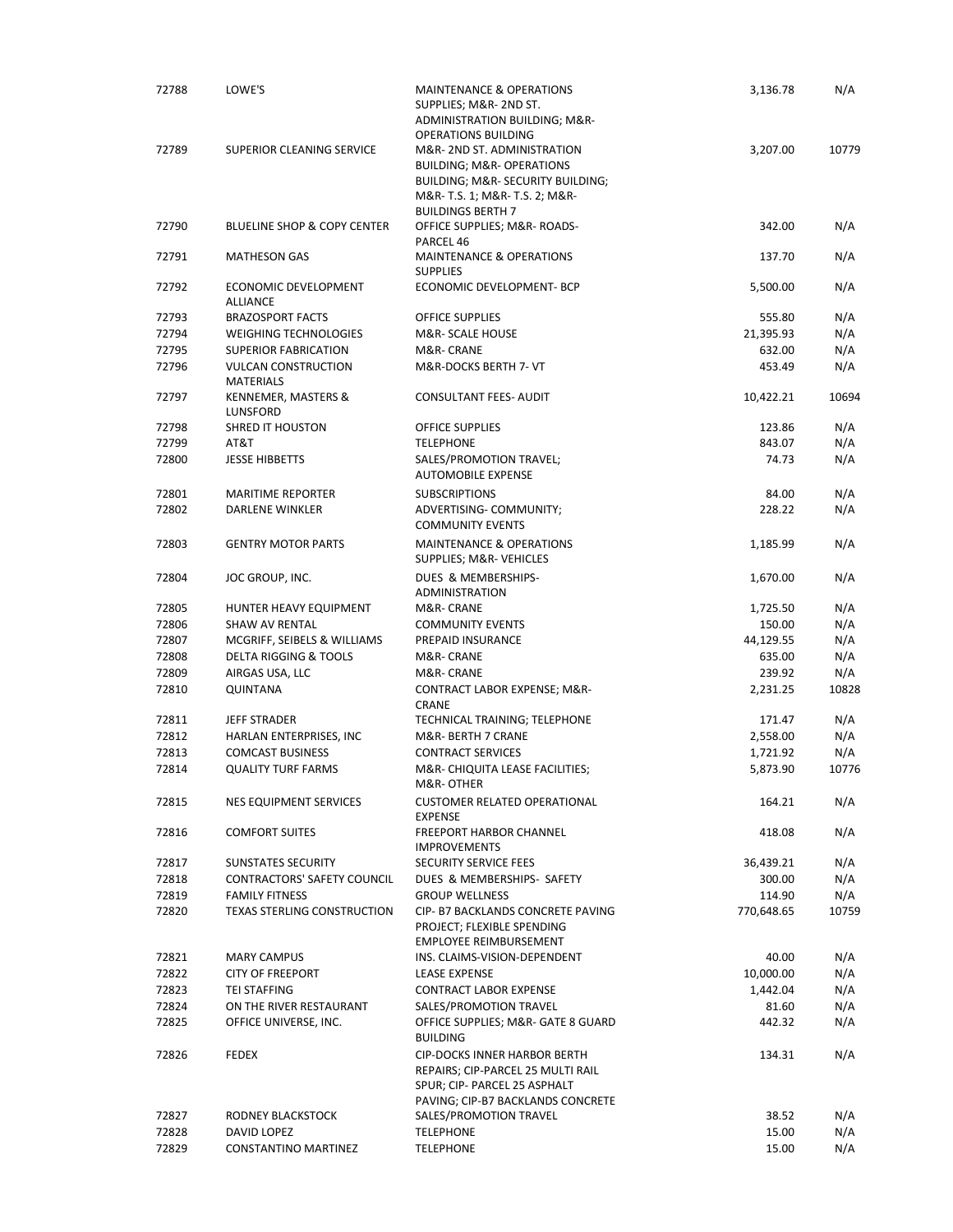| 72830 | <b>GULF COAST PAPER COMPANY</b>                       | <b>OFFICE SUPPLIES</b>                                                                                                                                                             | 94.94      | N/A         |
|-------|-------------------------------------------------------|------------------------------------------------------------------------------------------------------------------------------------------------------------------------------------|------------|-------------|
| 72831 | <b>G&amp;K SERVICES</b>                               | <b>MAINT &amp; OPERATIONS SUPPLIES</b>                                                                                                                                             | 123.03     | 10696       |
| 72832 | <b>CULLIGAN WATER SYSTEMS</b>                         | M&R- OPERATIONS BUILDING; M&R<br>2ND ST ADMINISTRATION BUILDING                                                                                                                    | 364.95     | 10703       |
| 72833 | <b>GRAYBAR ELECTRIC</b>                               | M&R- SCALE HOUSE; M&R- T.S. COOL<br><b>STORAGE FACILITY</b>                                                                                                                        | 771.78     | N/A         |
| 72834 | <b>CORNETT PUBLISHING</b>                             | <b>ADVERTISING INDUSTRY</b>                                                                                                                                                        | 2,000.00   | 10821       |
| 72835 | <b>BRAZORIA COUNTY SEPTIC</b>                         | CONTRACT SERVICES; CUSTOMER<br>RELATED OPERATIONAL EXPENSE                                                                                                                         | 1,253.00   | N/A         |
| 72836 | <b>BRAZOSPORT FACTS</b>                               | <b>CIP-NEW ADMINISTRATION BUILDING:</b><br>CIP-PARCEL 25 ASPHALT PAVING; LEGAL                                                                                                     | 2,052.80   | N/A         |
| 72837 | <b>EVCO INDUSTRIAL HARDWARE</b>                       | FEES; ADVERTISING COMMUNITY;<br><b>OFFICE SUPPLIES</b><br>M&R- BERTH 7 CRANE; M&R- CRANE;<br><b>MAINTENANCE &amp; OPERATIONS</b><br>SUPPLIES; M&R- GATE 8 GUARD<br><b>BUILDING</b> | 1,423.37   | N/A         |
| 72838 | C.F. MCDONALD ELECTRIC                                | CIP-OTHER-ELECTRICAL DISTRIBUTION                                                                                                                                                  | 164,430.00 | 10773       |
| 72839 | FIRST SOUTHWEST ASSET                                 | <b>CONSULTANT FEES- OTHER</b>                                                                                                                                                      | 1,555.00   | N/A         |
| 72840 | <b>JOHNSON SUPPLY</b>                                 | M&R- T.S. 3; M&R- OPERATIONS BLDG;<br>M&R- GATE 8 GUARD BUILDING                                                                                                                   | 289.92     | N/A         |
| 72841 | <b>B.E.A.R.S.</b>                                     | <b>CONTRACT SERVICES</b>                                                                                                                                                           | 295.00     | N/A         |
| 72842 | <b>VULCAN CONSTRUCTION</b><br><b>MATERIALS</b>        | M&R-DOCKS BERTH 7 VT                                                                                                                                                               | 426.30     | N/A         |
| 72843 | SWEENY CHAMBER OF<br><b>COMMERCE</b>                  | DUES & MEMBERSHIPS-<br><b>ADMINISTRATION</b>                                                                                                                                       | 150.00     | N/A         |
| 72844 | ERC ENVIRONMENTAL<br><b>CONSULTANTS</b>               | M&R-2ND ST ADMINISTRATION<br><b>BUILDING</b>                                                                                                                                       | 3,115.00   | 10815       |
| 72845 | DOYLE & WACHTSTETTER, INC.                            | CIP- PARCEL 25 ASPHALT PAVING                                                                                                                                                      | 9,903.90   | 10810;10802 |
| 72846 | <b>MARVIN HOOSER</b>                                  | <b>TELEPHONE</b>                                                                                                                                                                   | 15.00      | N/A         |
| 72847 | RAVI K. SINGHANIA                                     | <b>TECHNICAL TRAINING-</b><br><b>COMMISSIONERS</b>                                                                                                                                 | 1,240.81   | N/A         |
| 72848 | <b>COMCAST</b>                                        | <b>CONTRACT SERVICES</b>                                                                                                                                                           | 227.49     | N/A         |
| 72849 | <b>INTEGRATED ARCHITECTURE &amp;</b><br><b>DESIGN</b> | CIP- NEW ADMINISTRATION BUILDING                                                                                                                                                   | 9,735.78   | 10605       |
| 72850 | THE LINCOLN NATIONAL LIFE                             | <b>GROUP HEALTH &amp; RELATED INSURANCE</b>                                                                                                                                        | 670.22     | N/A         |
| 72851 | ADOBE EQUIPMENT COMPANY                               | M&R-TERMINAL OPERATIONS                                                                                                                                                            | 892.58     | N/A         |
| 72852 | <b>QUILL CORPORATION</b>                              | <b>OFFICE SUPPLIES</b>                                                                                                                                                             | 62.99      | N/A         |
| 72853 | RANDY APARICIO                                        | <b>TELEPHONE</b>                                                                                                                                                                   | 15.00      | N/A         |
| 72854 | <b>VERIZON WIRELESS</b>                               | <b>TELEPHONE</b>                                                                                                                                                                   | 113.97     | N/A         |
| 72855 | <b>VICKI SMITH</b>                                    | <b>TELEPHONE</b>                                                                                                                                                                   | 75.00      | N/A         |
| 72856 | TRIPLE B SERVICES, LLP                                | CIP-DOCKS-VELASCO TERMINAL                                                                                                                                                         | 172,870.04 | 10735       |
| 72857 | <b>JAMES NASH</b>                                     | GROUP WELLNESS; SALES/PROMOTION<br>TRAVEL; TELEPHONE                                                                                                                               | 114.02     | N/A         |
| 72858 | <b>BAYSTAR AGENCY</b>                                 | ADVERTISING- COMMUNITY                                                                                                                                                             | 2,075.00   | 10803       |
| 72859 | PBK, INC.                                             | CIP-OTHER-ELECTRICAL DISTRIBUTION                                                                                                                                                  | 4,800.00   | 10632       |
| 72860 | <b>MOFFAT &amp; NICHOL</b>                            | <b>CIP-DOCKS-INNER HARBOR BERTH</b><br><b>REPAIRS</b>                                                                                                                              | 420.00     | 10713       |
| 72861 | <b>BLANK ROME, LLP</b>                                | <b>LEGAL FEES</b>                                                                                                                                                                  | 10,102.73  | N/A         |
| 72862 | <b>SCOTT BROOKS</b>                                   | SALES/PROMOTION TRAVEL;<br>AUTOMOBILE EXPENSE; TELEPHONE                                                                                                                           | 151.10     | N/A         |
| 72863 | SHOPPA'S FARM SUPPLY, INC.                            | M&R-TERMINAL OPERATIONS                                                                                                                                                            | 285.95     | N/A         |
| 72864 | AIRGAS USA, LLC                                       | <b>MAINTENANCE &amp; OPERATIONS</b><br><b>SUPPLIES</b>                                                                                                                             | 44.80      | N/A         |
| 72865 | <b>MAURO &amp; CORDOBA</b>                            | LEGAL FEES                                                                                                                                                                         | 4,591.50   | N/A         |
| 72866 | MAURO & CORDOBA                                       | <b>LEGAL FEES</b>                                                                                                                                                                  | 45.00      | N/A         |
| 72867 | <b>MAURO &amp; CORDOBA</b>                            | LEGAL FEES                                                                                                                                                                         | 435.00     | N/A         |
| 72868 | MAURO & CORDOBA                                       | <b>LEGAL FEES</b>                                                                                                                                                                  | 607.50     | N/A         |
| 72869 | MAURO & CORDOBA                                       | <b>LEGAL FEES</b>                                                                                                                                                                  | 2,880.70   | N/A         |
| 72870 | MAURO & CORDOBA                                       | <b>LEGAL FEES</b>                                                                                                                                                                  | 1,083.30   | N/A         |
| 72871 | <b>WELLS FARGO</b>                                    | SALES/PROMOTION TRAVEL;<br><b>GOVERNMENTAL RELATIONS;</b><br>TECHNICAL TRAINING; COMMUNITY<br>EVENTS; OFFICE SUPPLIES; FURNITURE<br>& EQUIPMENT PURCHASE;                          | 5,459.38   | N/A         |
|       |                                                       | SUBSCRIPTIONS; DUES, MEMBERSHIPS<br>& LICENSES                                                                                                                                     |            |             |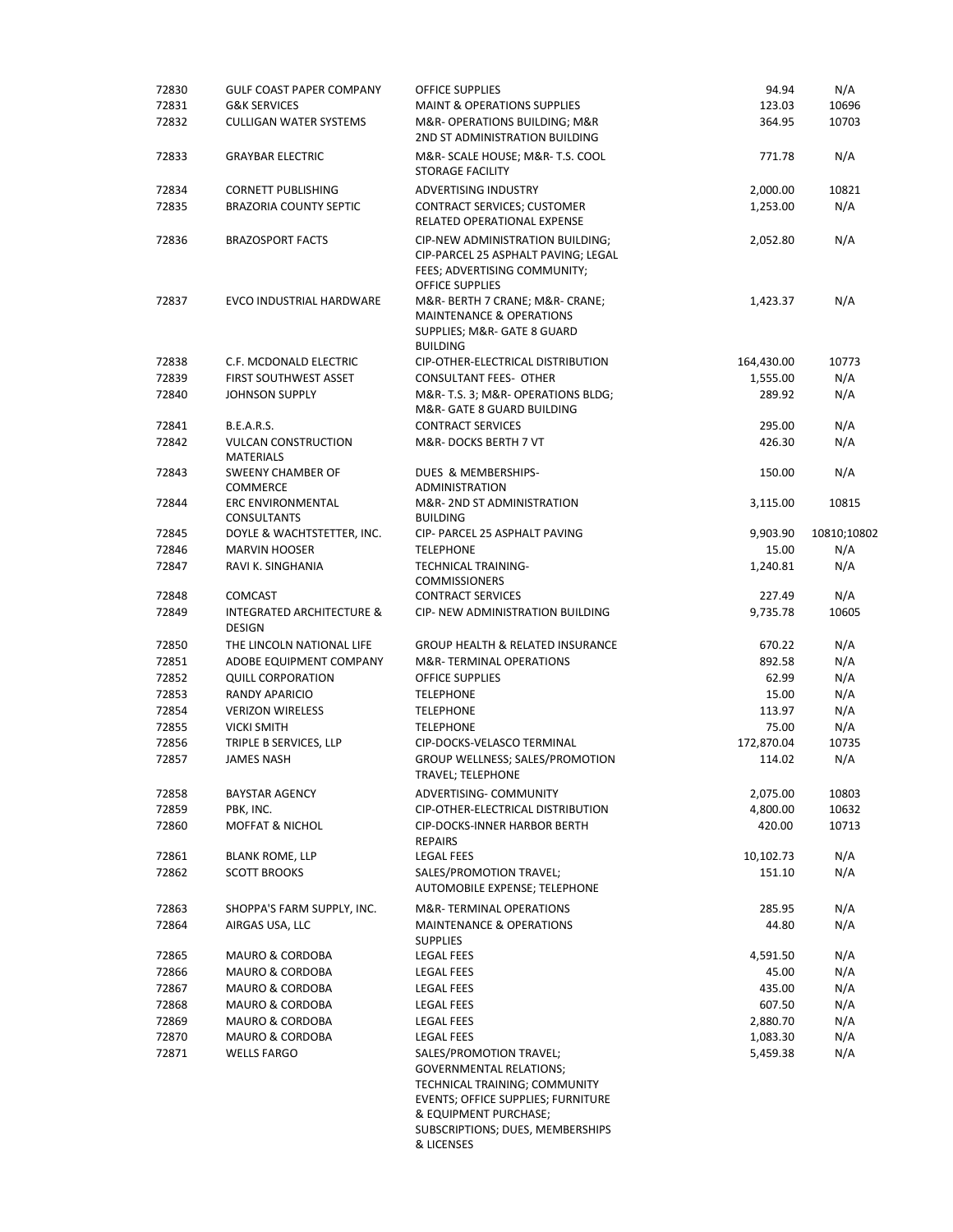| 72872        | <b>GLENN CARLSON</b>                           | FLEXIBLE SPENDING EMPLOYEE<br>REIMBURSEMENT; SALES/PROMOTION<br>TRAVEL; GOVERNMENT RELATIONS;<br><b>TELEPHONE</b> |                                                           | 933.35     | N/A             |
|--------------|------------------------------------------------|-------------------------------------------------------------------------------------------------------------------|-----------------------------------------------------------|------------|-----------------|
| 72873        | QUINTANA                                       | CONTRACT LABOR EXPENSE; M&R-T.S.<br>2; M&R- CRANE                                                                 |                                                           | 3,158.25   | 10828           |
| 72874        | IWS GAS AND SUPPLY OF TEXAS                    | M&R- CRANE                                                                                                        |                                                           | 18.90      | N/A             |
| 72875        | <b>CHRISTOPHER HOGAN</b>                       | <b>GOVERNMENT RELATIONS</b>                                                                                       |                                                           | 63.28      | N/A             |
| 72876        | <b>CANON SOLUTIONS AMERICA</b>                 | M&R- OFFICE EQUIPMENT                                                                                             |                                                           | 653.70     | N/A             |
| 72877        | PAUL F. RICHARDSON<br><b>ASSOCIATES</b>        | <b>FREEPORT HARBOR CHANNEL</b><br><b>IMPROVEMENTS</b>                                                             |                                                           | 79,497.38  | 10610           |
| 72878        | HURT COMPANY, INC.                             | FUEL/OIL GENERAL; FUEL/OIL CRANE                                                                                  |                                                           | 4,396.93   | 10836           |
| 72879        | <b>SUNSTATES SECURITY</b>                      | <b>SECURITY SERVICE FEES</b>                                                                                      |                                                           | 19,284.91  | N/A             |
| 72880        | <b>G4S TECHNOLOGY HOLDINGS</b>                 | <b>EQUIPMENT</b>                                                                                                  |                                                           | 30,193.04  | 10782           |
| 72881        | DANELLA RAIL SERVICES CORP                     | CIP-M&R RAILROAD TRACK<br><b>RENOVATIONS</b>                                                                      |                                                           | 210,944.36 | 10736           |
| 72882        | SERVICE RADIO                                  | M&R- BERTH 7 CRANE                                                                                                |                                                           | 240.00     | N/A             |
| 72883        | PORTS AMERICA                                  | INCIDENTAL SERVICE FEES                                                                                           |                                                           | 740.00     | N/A             |
| 72884        | UNUM LIFE INSURANCE                            | <b>GROUP HEALTH &amp; RELATED INSURANCE</b>                                                                       |                                                           | 717.56     | N/A             |
| 72885        | ASSURANT EMPLOYEE BENEFIT                      | GROUP HEALTH & RELATED INSURANCE                                                                                  |                                                           | 828.79     | N/A             |
| 72886        | <b>BEN WESTERLIN</b>                           | AUTOMOBILE EXPENSE; TELEPHONE                                                                                     |                                                           | 264.84     | N/A             |
| 72887        | MET LIFE GROUP BENEFITS                        | <b>GROUP HEALTH &amp; RELATED INSURANCE</b>                                                                       |                                                           | 2,061.17   | N/A             |
| 72888        | <b>SUN LIFE &amp; HEALTH INSURANCE</b>         | <b>GROUP HEALTH &amp; RELATED INSURANCE</b>                                                                       |                                                           | 856.13     | N/A             |
| 72889        | <b>BLUECROSS BLUESHIELD OF</b><br><b>TEXAS</b> | <b>GROUP HEALTH &amp; RELATED INSURANCE</b>                                                                       |                                                           | 31,957.09  | N/A             |
| 72890        | <b>CITY OF FREEPORT</b>                        | WATER & GAS                                                                                                       |                                                           | 15.48      | N/A             |
| 72891        | <b>CITY OF FREEPORT</b>                        | WATER & GAS                                                                                                       |                                                           | 215.71     | N/A             |
| 72892        | <b>CITY OF FREEPORT</b>                        | <b>WATER &amp; GAS</b>                                                                                            |                                                           | 86.65      | N/A             |
| 72893        | <b>CITY OF FREEPORT</b>                        | WATER & GAS                                                                                                       |                                                           | 15.48      | N/A             |
| 72894        | <b>FEDEX</b>                                   | POSTAGE & FREIGHT                                                                                                 |                                                           | 94.84      | N/A             |
| 72895        | MIKE WILSON                                    | SALES/PROMOTION TRAVEL;<br><b>GOVERNMENT RELATIONS</b>                                                            |                                                           | 103.02     | N/A             |
| 72896        | DONNIE JOE EVANS                               | SALES/PROMOTION TRAVEL;<br><b>TELEPHONE</b>                                                                       |                                                           | 130.28     | N/A             |
| 72897        | <b>OZARKA</b>                                  | <b>OFFICE SUPPLIES</b>                                                                                            |                                                           | 228.85     | N/A             |
| 72898        | <b>TURNKEY ELECTRIC</b>                        | <b>EQUIPMENT</b>                                                                                                  |                                                           | 23,500.00  | 10817           |
| 72899        | AT&T                                           | <b>TELEPHONE</b>                                                                                                  |                                                           | 122.02     | N/A             |
| 72900        | AT&T                                           | <b>TELEPHONE</b>                                                                                                  |                                                           | 101.05     | N/A             |
| 72901        | AT&T                                           | <b>TELEPHONE</b>                                                                                                  |                                                           | 2,073.38   | N/A             |
| 72902        | COMCAST                                        | <b>CONTRACT SERVICES</b>                                                                                          |                                                           | 149.76     | N/A             |
| 72903        | AT&T                                           | <b>TELEPHONE</b>                                                                                                  |                                                           | 517.01     | N/A             |
| 72904        | AT&T                                           | <b>TELEPHONE</b>                                                                                                  |                                                           | 437.38     | N/A             |
| 72905        | AT&T                                           | <b>TELEPHONE</b>                                                                                                  |                                                           | 262.27     | N/A             |
| 72906        | <b>JASON HULL</b>                              | <b>GOVERNMENT RELATIONS; TELEPHONE</b>                                                                            |                                                           | 225.79     | N/A             |
| 72907        | PROTECTION 1 SECURITY<br>SOLUTIONS             | <b>BADGE SUPPLIES</b>                                                                                             |                                                           | 854.00     | N/A             |
| 72908        | <b>BRUNO PUBLIC AFFAIRS</b>                    | <b>CONSULTANT FEES - OTHER</b>                                                                                    |                                                           | 6,250.00   | 10824           |
|              | PORT FREEPORT OPERATIONS ACCOUNT EXPENDITURES  |                                                                                                                   |                                                           |            | Purchase        |
| Check<br>No. | To                                             | For                                                                                                               |                                                           | Amount     | Order<br>Number |
| 262          | STEWART TITLE                                  | <b>CIP-OTHER</b>                                                                                                  |                                                           | 23,985.39  | N/A             |
|              | PORT FREEPORT WIRE TRANSFERS                   |                                                                                                                   |                                                           |            |                 |
|              |                                                |                                                                                                                   |                                                           |            | Purchase        |
| Document     |                                                |                                                                                                                   |                                                           |            | Order           |
| No.          | To                                             | For                                                                                                               | Account                                                   | Amount     | Number          |
| 4945         | <b>BANK OF AMERICA</b>                         | 2013A SERIES DEBT SERVICE PAYMENT                                                                                 | <b>TEXPOOL</b><br>2013A BOND<br>PAYMENT<br><b>ACCOUNT</b> | 478,882.68 | <b>NA</b>       |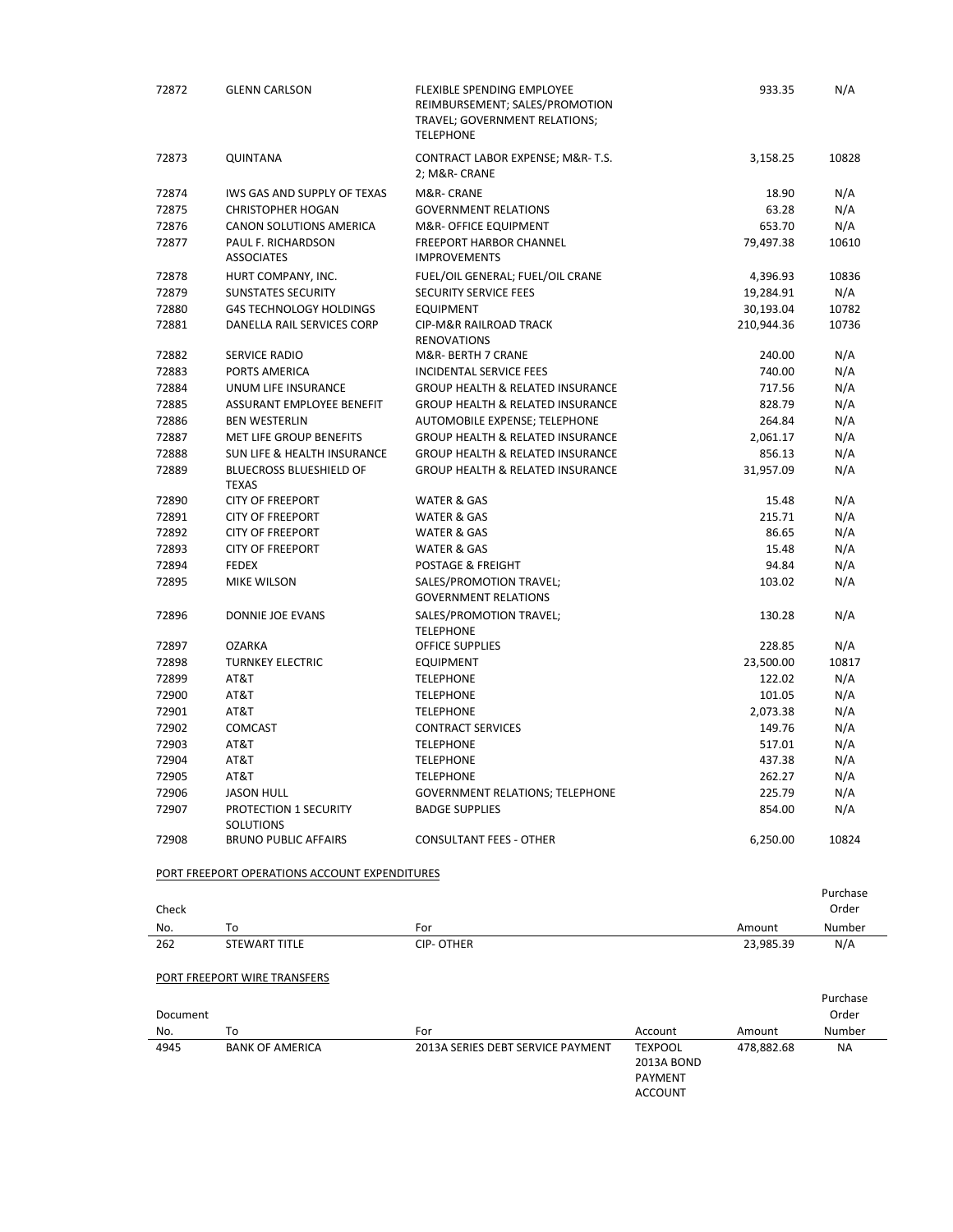| 4946 | <b>BANK OF AMERICA</b>                              | SENIOR LIEN REVENUE NOTE 2013B<br><b>DEBT SERVICE PAYMENT</b>  | <b>TEXAS GULF</b><br><b>BANK PORT</b><br><b>OPERATIONS</b><br><b>ACCOUNT</b> | 3,855.30   | NA        |
|------|-----------------------------------------------------|----------------------------------------------------------------|------------------------------------------------------------------------------|------------|-----------|
| 4947 | TEXPOOL I&S 2006 SERIES                             | <b>TRANSFER TO I&amp;S</b>                                     | <b>TEXAS GULF</b><br><b>BANK PORT</b><br><b>OPERATIONS</b><br><b>ACCOUNT</b> | 45,343.02  | <b>NA</b> |
| 4948 | TEXPOOL 2013A SERIES DEBT<br><b>SERVICE</b>         | TRANSFER TO 2013A SENIOR LIEN<br><b>DEBT SERVICE FUND</b>      | <b>TEXAS GULF</b><br><b>BANK PORT</b><br><b>OPERATIONS</b><br><b>ACCOUNT</b> | 231,926.00 | NA        |
| 4949 | <b>TEXPOOL CAPITAL LEASE DEBT</b><br><b>SERVICE</b> | TRANSFER TO CAPITAL LEASE FOR DEBT<br><b>SERVICE</b>           | <b>TEXPOOL</b><br><b>PORT</b><br><b>OPERATIONS</b><br><b>ACCOUNT</b>         | 132,911.70 | NA        |
| 4950 | MASS MUTUAL RETIREMENT<br>SOLUTIONS                 | TRANSFER OF EMPLOYEE 457 PLAN<br><b>CONTRIBUTIONS</b>          | <b>TEXAS GULF</b><br><b>BANK</b><br>PAYROLL<br><b>ACCOUNT</b>                | 6,999.90   | NA        |
| 4951 | MASS MUTUAL RETIREMENT<br><b>SOLUTIONS</b>          | TRANSFER OF EMPLOYEE RETIREMENT<br>PLAN LOAN PAYMENTS          | <b>TEXAS GULF</b><br><b>BANK</b><br>PAYROLL<br>ACCOUNT                       | 2,525.04   | <b>NA</b> |
| 4952 | <b>TEXAS GULF BANK ACCOUNTS</b><br>PAYABLE          | TRANSFER FOR ACCOUNTS PAYABLE                                  | <b>TEXAS GULF</b><br><b>BANK PORT</b><br><b>OPERATIONS</b><br><b>ACCOUNT</b> | 376,222.74 | NA        |
| 4953 | <b>TEXAS GULF BANK PAYROLL</b><br><b>ACCOUNT</b>    | TRANSFER FOR PAYROLL 12/11/2014                                | <b>TEXAS GULF</b><br><b>BANK PORT</b><br><b>OPERATIONS</b><br><b>ACCOUNT</b> | 113,758.34 | NA        |
| 4955 | TEXAS GULF BANK ACCOUNTS<br>PAYABLE                 | TRANSFER FOR ACCOUNTS PAYABLE                                  | <b>TEXAS GULF</b><br><b>BANK PORT</b><br><b>OPERATIONS</b><br><b>ACCOUNT</b> | 925,757.54 | <b>NA</b> |
| 4956 | <b>TEXAS GULF BANK ACCOUNTS</b><br>PAYABLE          | TRANSFER FOR ACCOUNTS PAYABLE                                  | <b>TEXAS GULF</b><br><b>BANK PORT</b><br><b>OPERATIONS</b><br><b>ACCOUNT</b> | 769,596.74 | NA        |
| 4957 | <b>TEXAS GULF BANK PAYROLL</b><br><b>ACCOUNT</b>    | TRANSFER FOR PAYROLL 12/24/2014                                | <b>TEXAS GULF</b><br><b>BANK PORT</b><br><b>OPERATIONS</b><br><b>ACCOUNT</b> | 112,070.73 | <b>NA</b> |
| 4958 | <b>TEXAS GULF BANK PAYROLL</b><br><b>ACCOUNT</b>    | TRANSFER FOR EMPLOYER MATCHING<br><b>CONTRIBUTIONS</b>         | <b>TEXAS GULF</b><br><b>BANK PORT</b><br><b>OPERATIONS</b><br><b>ACCOUNT</b> | 12,697.29  | <b>NA</b> |
| 4959 | MASS MUTUAL RETIREMENT<br>SOLUTIONS                 | TRANSFER OF EMPLOYEE 457 PLAN<br><b>CONTRIBUTIONS</b>          | <b>TEXAS GULF</b><br><b>BANK</b><br>PAYROLL<br><b>ACCOUNT</b>                | 7,013.29   | <b>NA</b> |
| 4960 | <b>MASS MUTUAL RETIREMENT</b><br>SOLUTIONS          | TRANSFER OF EMPLOYEE RETIREMENT<br>PLAN LOAN PAYMENTS          | <b>TEXAS GULF</b><br><b>BANK</b><br>PAYROLL<br><b>ACCOUNT</b>                | 2,166.12   | <b>NA</b> |
| 4961 | MASS MUTUAL RETIREMENT<br>SOLUTIONS                 | TRANSFER OF EMPLOYER MATCHING<br><b>457 PLAN CONTRIBUTIONS</b> | <b>TEXAS GULF</b><br>BANK<br>PAYROLL<br><b>ACCOUNT</b>                       | 12,697.29  | <b>NA</b> |
| 4962 | <b>TEXAS GULF BANK ACCOUNTS</b><br>PAYABLE          | TRANSFER FOR ACCOUNTS PAYABLE                                  | <b>TEXAS GULF</b><br><b>BANK PORT</b><br><b>OPERATIONS</b><br><b>ACCOUNT</b> | 36,685.58  | NA        |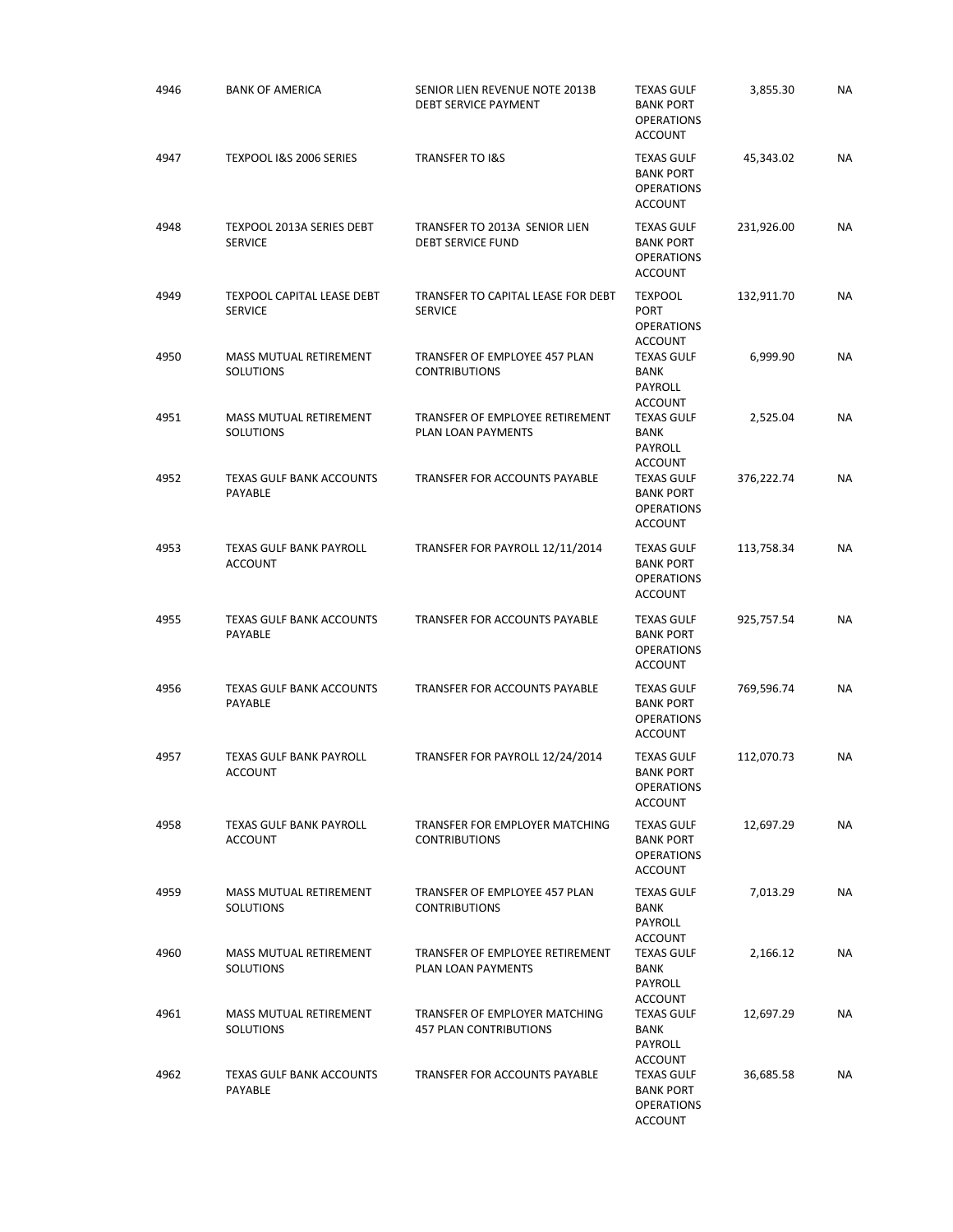| 4963                                       | TEXAS GULF BANK ACCOUNTS<br>PAYABLE | TRANSFER FOR ACCOUNTS PAYABLE                                 | <b>TEXAS GULF</b><br><b>BANK PORT</b><br><b>OPERATIONS</b><br><b>ACCOUNT</b> | 36,000.00  | <b>NA</b> |  |
|--------------------------------------------|-------------------------------------|---------------------------------------------------------------|------------------------------------------------------------------------------|------------|-----------|--|
| 4964                                       | <b>BANK OF AMERICA</b>              | SENIOR LIEN REVENUE NOTE 2013B<br><b>DEBT SERVICE PAYMENT</b> | <b>TEXAS GULF</b><br><b>BANK PORT</b><br><b>OPERATIONS</b><br><b>ACCOUNT</b> | 4.402.24   | <b>NA</b> |  |
| PORT FREEPORT PAYROLL ACCOUNT EXPENDITURES |                                     |                                                               |                                                                              |            |           |  |
|                                            |                                     |                                                               |                                                                              |            | Purchase  |  |
|                                            |                                     |                                                               |                                                                              |            | Order     |  |
| Description/Date                           |                                     |                                                               |                                                                              | Amount     | Number    |  |
| ADP                                        | 12/11/2014                          |                                                               |                                                                              | 107,418.46 | N/A       |  |
| <b>ADP</b>                                 | 12/24/2014                          |                                                               |                                                                              | 105,978.23 | N/A       |  |

A motion was made by Commissioner Pirtle to approve the disbursements as presented. The motion was seconded by Commissioner Singhania with all Commissioners present voting in favor of the motion.

- 6. Report from Executive Staff and Commissioners.
- A. Receive report from Executive Port Director/CEO on activities and matters related to federal, state and local governmental affairs, Port tenant updates, USCOE, rail issues, HGAC/TPC, AAPA Committees, leases, contracts, upcoming Port and civic events and other related administrative and governmental matters.

Mr. Carlson stated that due to the high costs of cranes and added cost of drivers, Dole is moving back into the inner harbor at Berth 7. MSC production is increasing but still below expected levels however, there is a significant increase in bookings for MSC as they open up to all of South America countries. Mr. Carlson also reported on the test vessel Hoegh brought in Wednesday as well as a meeting held with all users on the channel for future tug requirements. A groundbreaking ceremony for the new Administration Building is scheduled for February  $12<sup>th</sup>$ . He also noted that in the January issue of Port Bureau News contained a recap of Texas Ports vessel activity (year to date) with Freeport showing a 12.4% increase. The Port also has a full page advertisement in Journal of Commerce showcasing the cranes working over an MSC vessel. This was the yearly edition where all port directors, senior officials, etc talk about the coming year so this will get a lot of coverage.

B. Receive report from CFO on monthly activity and matters related to financial results, investments, insurance, leases, contracts and other related administrative and governmental affairs.

Mr. Strader reported on the Vote Center concept Brazoria County implementing. Public hearings are now being held for citizens to attend and participate in. Ultimately, the County is asking for a resolution in the form of support to move to the new concept. This will be brought back to the Board at the February meeting. Mr. Strader also gave a brief presentation to the Board with the financial results for the first three months of the fiscal year.

C. Receive report from Director of Engineering on activities and matters related to Freeport Harbor Federal Channel, capital projects and other projects, Hydrographic Report and other related facility engineering matters.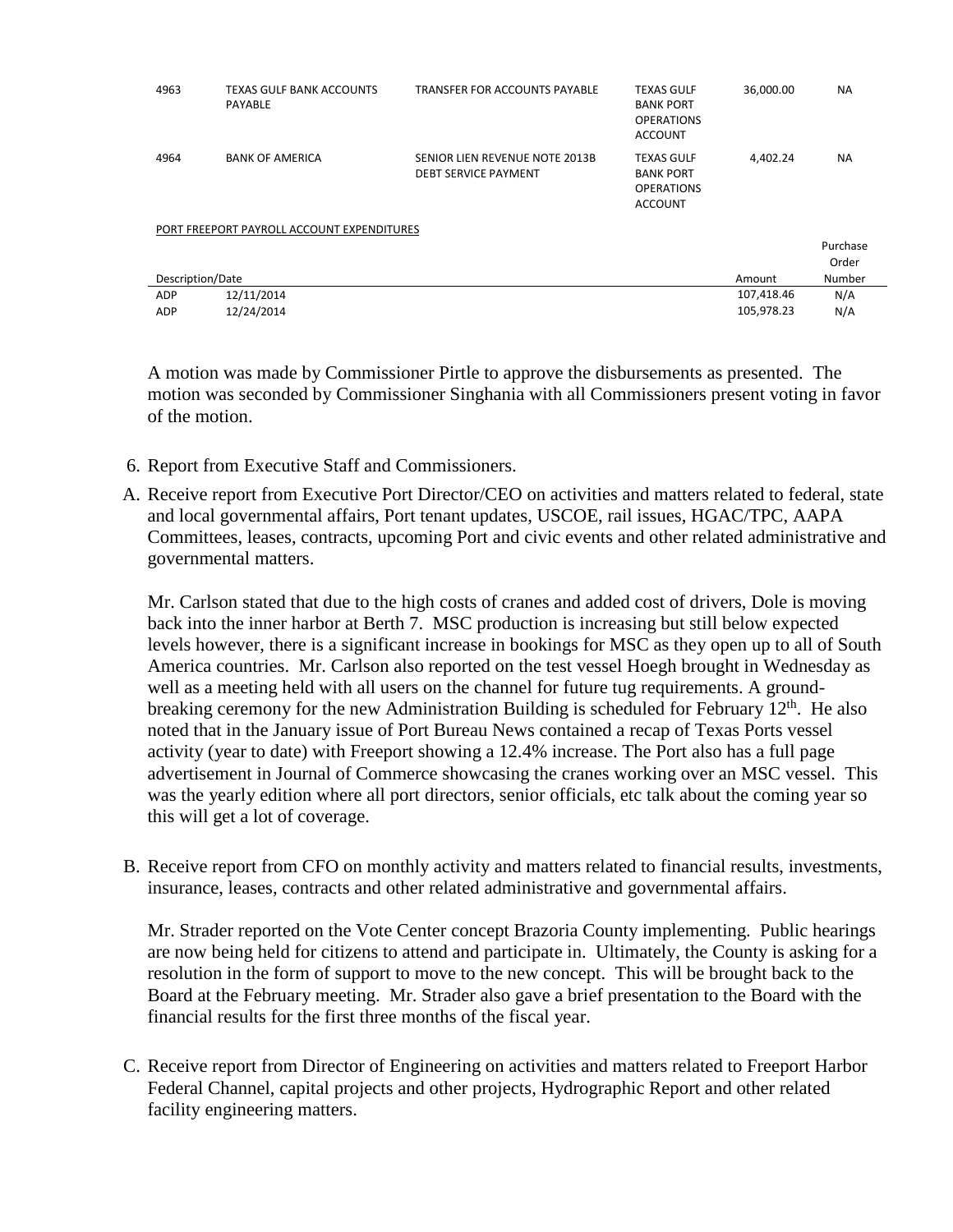In addition to his report, Mr. Hull shared construction photos of ongoing Port projects which included the Berth 7 backland paving, Quintana Island beach nourishment, Transit Shed 1 and 2 rail renovations and the sheet pile repairs to Docks 1, 2, 3 and 5.

D. Receive report from Director of Operations on activities and matters related to operations, vessel activity, tonnage and other related port operation matters.

Mr. Durel shared photos of the Mammoet chiller transport and the process it took to move out of the Port. He also shared pictures of the Hoegh test vessel that came in Wednesday, showing it at Docks 1 and 2 and then at Dock 5.

E. Receive report from Director of Protective Services on activities and matters related to safety meetings/injury report, security meetings, EMS update and other related safety, security and environmental matters.

In Mr. Hogan's absence, Brandon Robertson reported on the EHS Threat and Risk Assessment class currently being hosted by EOC. Next month they will host Phase 2 of the class. He also reported that Dole alerted them of potential interference with some of wireless signals through security. IT was contacted and a new antenna put in place resolved the issues and concern was removed. Mold remediation in the Operations Building is progressing and on target to be completed in February.

F. Receive report from Director of Economic Development on activities and matters related to sales reports, industry meetings and Port presentations, Port events, advertising and web activity, Foreign-Trade Zone and other related trade development or community relation matters.

Mr. Wilson reported that legislation for the amendments to the Heavy-Lift Corridor has been drafted and the Economic Development Alliance has passed a resolution supporting the amendments. Robert Worley is working to gather the support resolutions from the cities. He also noted that Brazoria County Day is around the corner and encouraged Commissioners to attend.

G. Receive report(s) from Commissioners related to meetings and conferences attended Port presentations and other related Port Commission matters.

Commissioner Singhania noted that he was able to participate in the RO/RO carrier vessel test repositioning from Berths 1, 2 to Berth 5 and added that he was very impressed with their safety philosophy. He also reported attending Highway 36A Corridor Improvements meeting.

7. Receive comments from the public.

There were no comments from the public.

8. Adoption of a reimbursement resolution expressing intent to finance expenditures incurred.

Mr. Strader explained this reimbursement resolution is declaring intent that should the items listed in Exhibit A of the resolution be financed, the resolution allows the Commission to repay and treat the debt as tax exempt for interest rate determination purposes. He further stated this is not a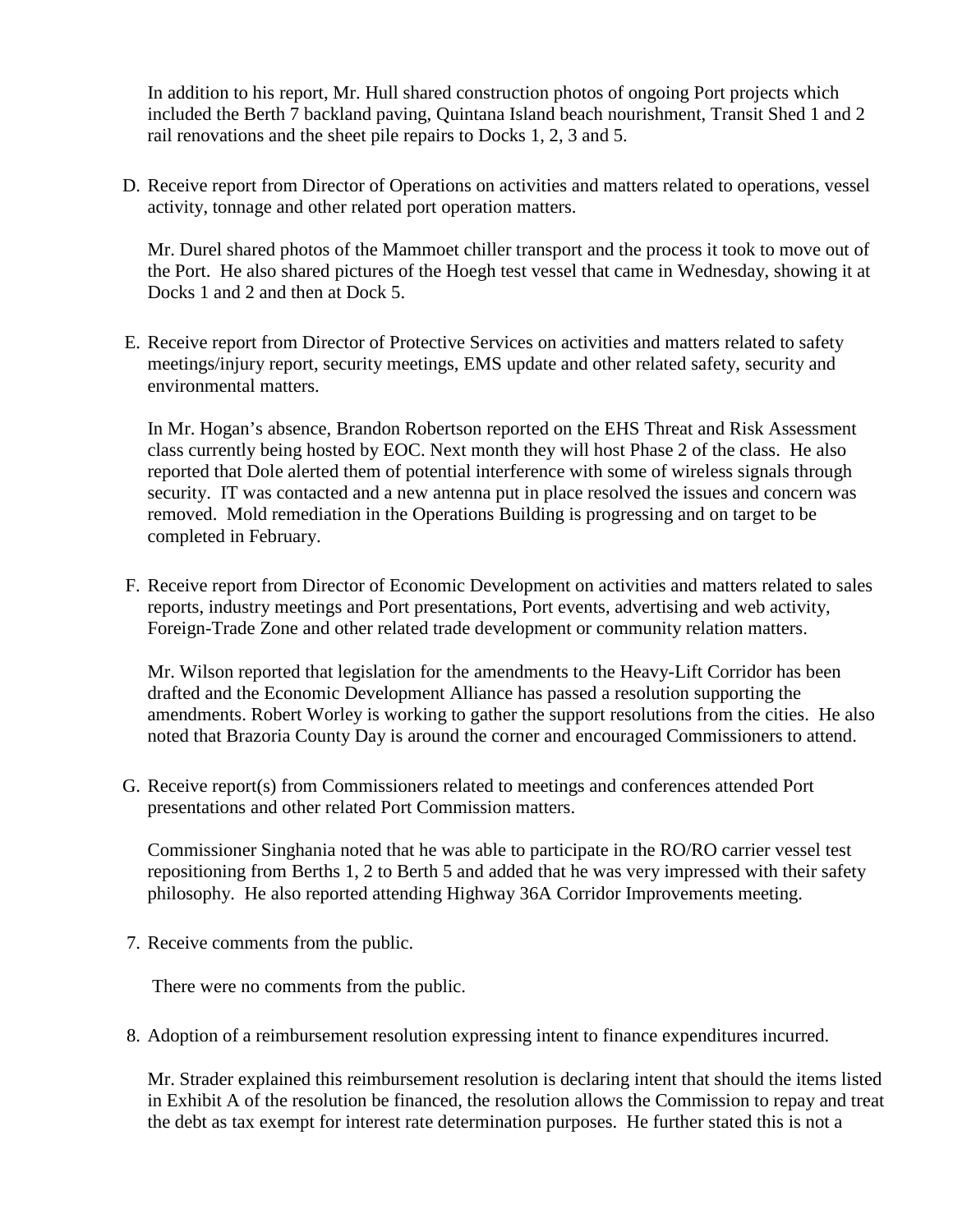resolution authorizing the reissue of debt, rather the repayment of these items should debt be authorized.

A motion was made by Commissioner Singhania to approve the resolution. The motion was seconded by Commissioner Kresta with all Commissioners present voting in favor of the motion.

9. Adoption of a resolution approving amendments to the Port Freeport Investment Policy.

Ms. Campus explained the Public Funds Investment Act requires the Board to annually review the Investment Policy as well as the authorized brokers, strategies and training. Since we are in an off legislative year, there are no changes to the policy.

A motion was made by Commissioner Singhania to approve the amendments. The motion was seconded by Commissioner Pirtle with all Commissioners present voting in favor of the motion.

10. Approval of a Professional Services Agreement for Berth 5 Mooring Modification Project.

Mr. Hull stated this project was needed to facilitate the Hoegh vessels as well as other vessels that call Berth 5. This project involves the addition of a capstan near the mooring pile and an all weather walking surface to the Dock. Mr. Hull recommends approval of this PSA in the amount of \$47,800.000 to LAN for this project.

A motion was made by Commissioner Singhania to approve the contract. The motion was seconded by Commissioner Kresta with all Commissioners present voting in favor of the motion.

11. Approval of a Professional Services Agreement for Parcel 14 Development Project.

Mr. Hull stated this agreement with Freese & Nichols is for the design services for Parcel 19 and 14. The infrastructure is needed for Hoegh, Tenaris and other users as well as the overall development of these parcels. Mr. Hull recommends approval of this agreement in the amount of \$4,907,900 for all six phases.

A motion was made by Commissioner Pirtle to sign and approve the PSA, proceed with parts A, B, C and D now and hold parts E and F until we are ready to move forward with them. The motion was seconded by Commissioner Perryman with all Commissioners present voting in favor of the motion.

12. Approval of Executive Port Director/CEO to execute a Letter of No Objection for CenterPoint Energy's 408 application for Transmission Line Installation.

Mr. Hull explained that CenterPoint has been told by the Corps they need the Port's approval of their plans to extend a transmission line across our property and is therefore requesting a Letter of No Objection from the Port for them to move forward.

A motion was made by Commissioner Pirtle to approve the letter. The motion was seconded by Commissioner Kresta with all Commissioners present voting in favor of the motion.

13. Resolution approving the application for tax abatement of Phillips 66 Company for property located in the Phillips 66 Company Reinvestment Zone No. 6, approving Tax Abatement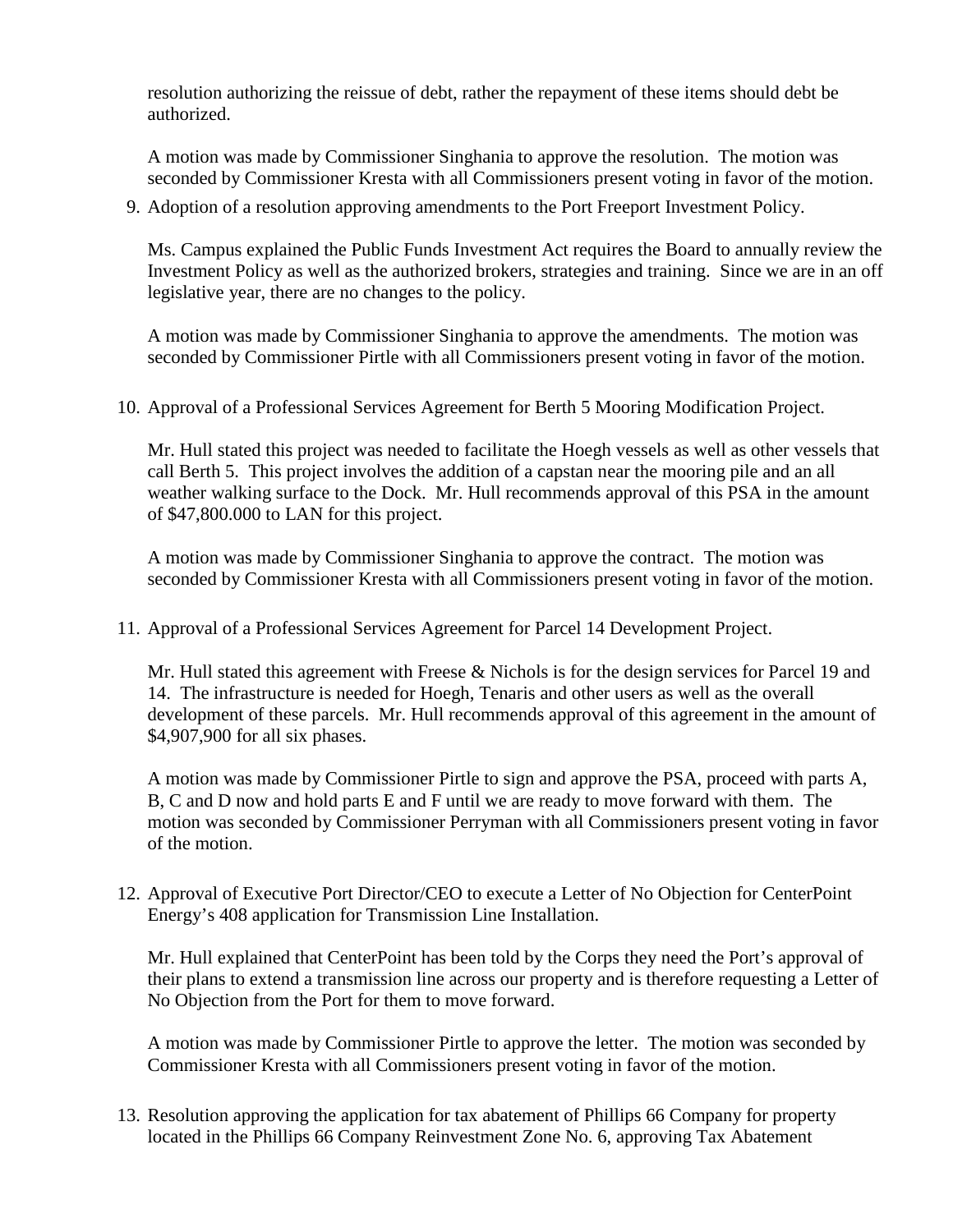Agreement on the same terms and conditions as granted to Phillips 66 Company by Brazoria County and authorizing Chairman and Secretary to execute said agreement.

Mr. Strader stated that Phillips is requesting abatement for the second planned fractionator at the Sweeny refinery site. The Commission and the County has previously approved the first site in 2012. He further stated that Phillips is asking for 10 year abatement and the County has approved this application request.

A motion was made by Commissioner Perryman to approve the resolution. The motion was seconded by Commissioner Singhania with all Commissioners present voting in favor of the motion with Commissioner Kresta abstaining.

14. Adoption of a resolution approving the acceptance of the Port's portion of proceeds received from high bidders on delinquent tax property held in trust by Brazoria County, Texas and authorizing the Chairman to join in conveyance to high bidders.

A motion was made by Commissioner Perryman to approve the resolution. The motion was seconded by Commissioner Pirtle with all Commissioners present voting in favor of the motion.

15. Approval of the Port's portion of fees associated with the Feasibility Study for the Highway 36A Rail Corridor.

Mr. Carlson stated the feasibility study is for a rail service between Rosenberg and Port Freeport and would include further defining the scope of the rail corridor, development of the revenue forecast, review of any environmental wetland issues and refinement of market opportunities. The total cost for the study is \$600,000 to be cost-shared among Fort Bend, Brazoria County and Port Freeport. Mr. Richard Fields, Chairman of the 36A Coalition, Dr. Alex Metcalf with TEMS and Mr. Dave Johnston with Brown  $\&$  Gay expanded on the history of this project, the feasibility study process, timelines and what the Port would be getting for its participation in the cost sharing effort.

A motion was made by Commissioner Perryman to approve the Port's portion of fees. The motion was seconded by Commissioner Kresta with all Commissioners present voting in favor of the motion.

16. Update and possible approval of ABB Service Agreement.

Mr. Durel stated that we do not have an agreement in hand at this time but did receive an estimate for extended service from ABB, a local company, for a technician two days a week for a month. We would then proceed on a month to month basis as needed to accomplish two things; coverage/service and additional training time. Mr. Durel stated that the estimated cost for the service is \$17,500 per month. He is going to move forward with the first month and come back to the Board for approval of a 3 month agreement.

- 17. **EXECUTIVE SESSION** in accordance with Subchapter D of the Open Meetings Act, Texas Government Code Section 551.001, et. seq., to review and consider the following:
- A. Section 551.071 Consultation with Attorney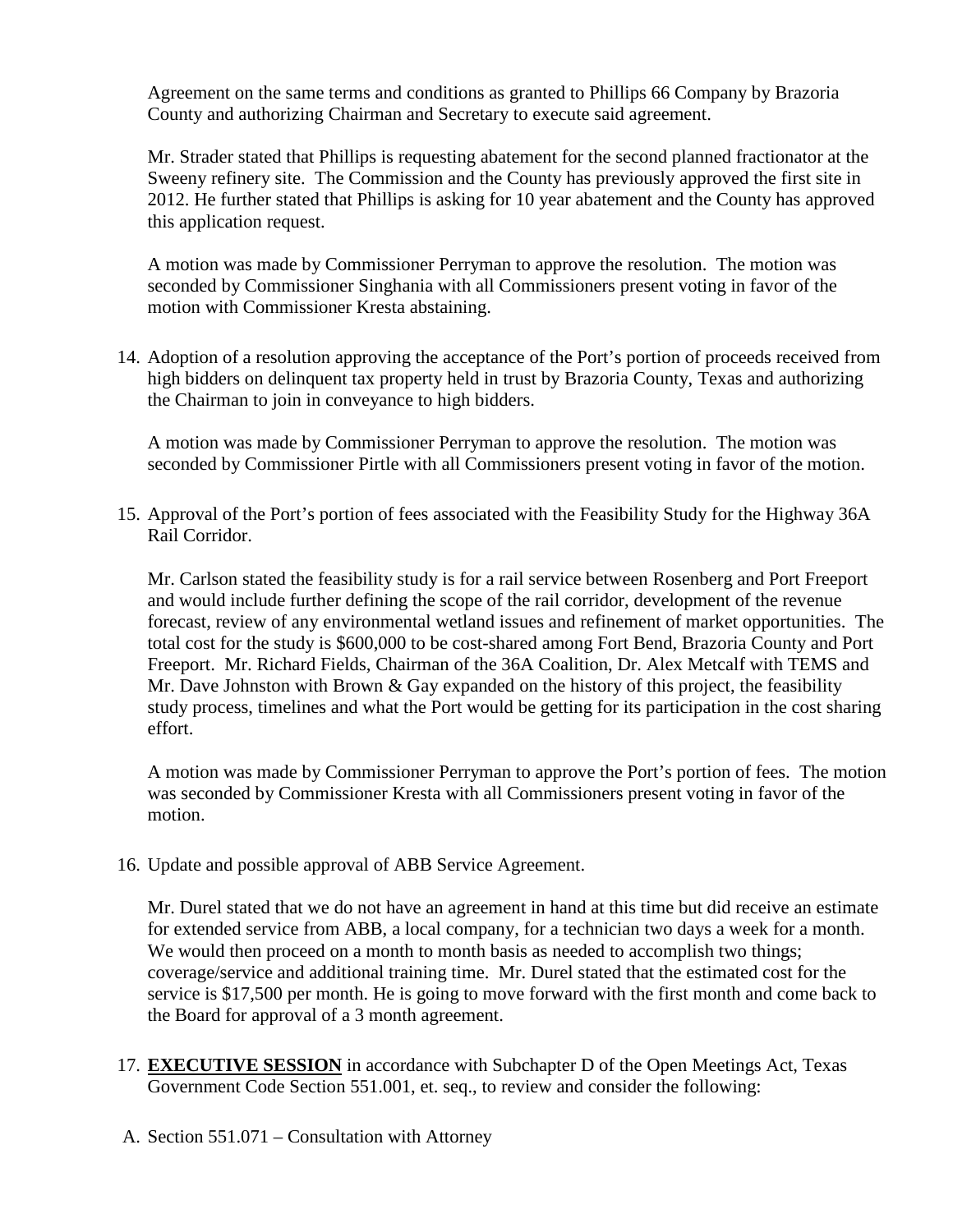Matters related to the Lease Agreement between Port Freeport and G&H Towing Company.

- B. Section 551.072 Deliberations about Real Property
- 2. The terms and conditions of a Second Amendment to the Lease Agreement between Port Freeport and Fluor Enterprises, Inc.
- 3. The terms and conditions of a Lease Agreement between Port Freeport and Zachry Industrial and CB&I, Inc.
- 4. Update on potential lease between Port Freeport and Phillips 66.
- 5. Receive update on potential modification to the Lease Agreement between Port Freeport and Maverick Tube Corporation.
- 6. The potential lease of Port property located adjacent to Berths 5 and 7, and Parcels 6, 7, 8, 13, 14, 19, 25, 26, 27, 29, 31, 34, 35a, 39 and 40.
- C. Section 551.076 Personnel Matters
- 1. Discussion on the appointment, employment, evaluation and duties of a public officer or employee, the Executive Port Director/CEO.
- 18. **RECONVENE OPEN SESSION** to review and consider the following:
- 19. Approval of the terms and conditions of a Lease Agreement between Port Freeport and Hoegh Autoliners.

Mr. Strader explained that the operating agreement before the Board is for 10 years and is in line with the terms and conditions as previously discussed in Executive Session. The agreement includes clear measures of protection relative to the recovery of the capital investment the Port is making. The MAG itself, under the 10 year term, will yield approximately \$27 million for the Port over the 10 year term. Management feels that adequate protection has been provided in this agreement and that Hoegh is a financially strong company. Commissioner Singhania congratulated staff for the signing of this contract and all the work put into the project that began almost a year ago.

A motion was made by Commissioner Singhania to approve the agreement. The motion was seconded by Commissioner Perryman with all Commissioners present voting in favor of the motion.

20. Approval of the terms and conditions of a Second Amendment to the Lease Agreement between Port Freeport and Fluor Enterprises, Inc.

Mr. Wilson stated this amendment is a renewal to the existing lease with all terms staying the same with the exception of the square footage being reduced from 100,000 to 40,194 due to Hoegh. The term is for one year at a rate of \$12,379.75 per month.